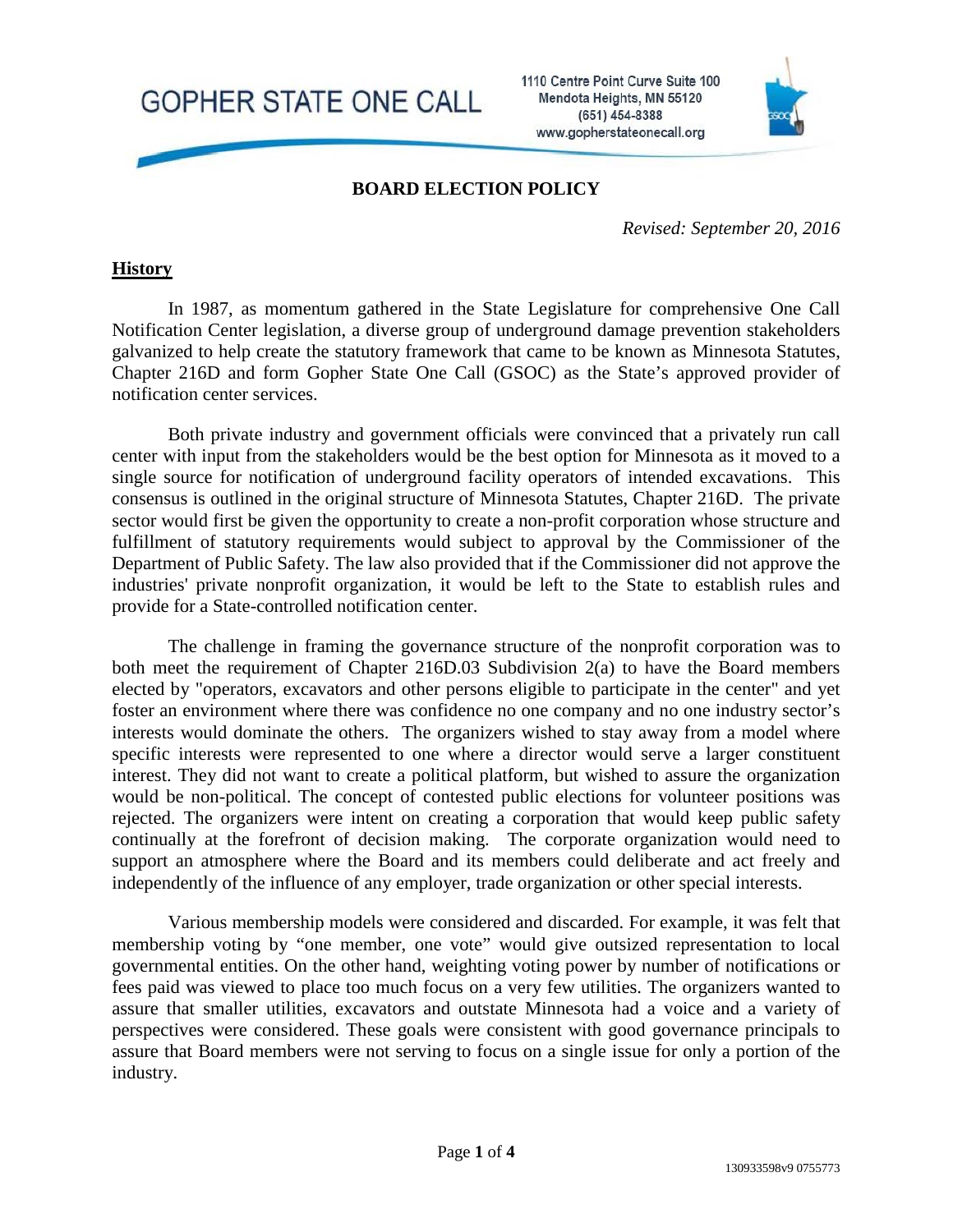The solution was to organize GSOC as a non-member, nonprofit corporation, where the Board would elect the board of directors through an election process they created. This governance structure is typical of many other successful nonprofits and has become a popular choice for nonprofit corporations over the last 25 years. In fact, the national Common Ground Alliance (CGA) has moved towards this form of organization. In this organizational structure, a Board member may represent the interests of all stakeholders in carrying out GSOC's damage prevention mission and is not beholden to an employer or any other organization for his or her Board presence. The Board and its members are able to make decisions in the best interest of GSOC, underground safety and the people of the State of Minnesota in general, without concern for retaliation or discrimination if a particular decision happens to be unpopular with a segment of the industry or an employer.

This organizational framework was specifically approved by Minnesota Department of Public Safety Commissioner Tschida, who reviewed and approved the corporate structure and GSOC, as provided under Chapter 216D, to be the non-profit corporation responsible to implement the one call notification center services in Minnesota. Once GSOC was established and approved by the Commissioner, GSOC became empowered as the notification center under MSA Chapter 216D. This recognition remains in full force and effect today.

# **Preamble**

GSOC has engaged in continual efforts to insure the Board maintains a wide spectrum of subject matter expertise. The Board also works to assure it also contains perspective from both the metropolitan and outstate areas of Minnesota in order to serve all of the State. Areas of subject matter expertise and variety of perspectives have changed over the years as the nature and ownership of underground infrastructure has evolved. For example, in 1987 when GSOC was formed, telephone companies were a major factor in the industry and underground cable telecommunications were scarcely a factor. Today, the two openly compete in the marketplace for customers. The Board reviews Board composition at least every two years to ensure the Board maintains the benefits of a sound variety of subject matter expertise and experience.

Due to the desire to maintain independence from outside control and special interest influences, the Board maintains robust confidentiality and conflict of interest policies that it expects all of its Board members to adhere to, including government employees. These Board policies are available for review by prospective Board member candidates upon request.

The Board holds elections annually. GSOC seeks Board members with strong subject matter expertise and direct industry experience in issues affecting safety for specific segments of the underground infrastructure or excavation industries, a keen interest in safety and in underground damage prevention in particular, a collaborative and cooperative spirit, a willingness to serve independently from the interests of any employer, trade organization or other group and serve on behalf of all stakeholders, and a desire to help make Minnesota the preeminent notification center in the Country. Persons demonstrating these qualities with an interest in serving and willingness to abide by GSOC Board policies are encouraged to apply to the Board for consideration.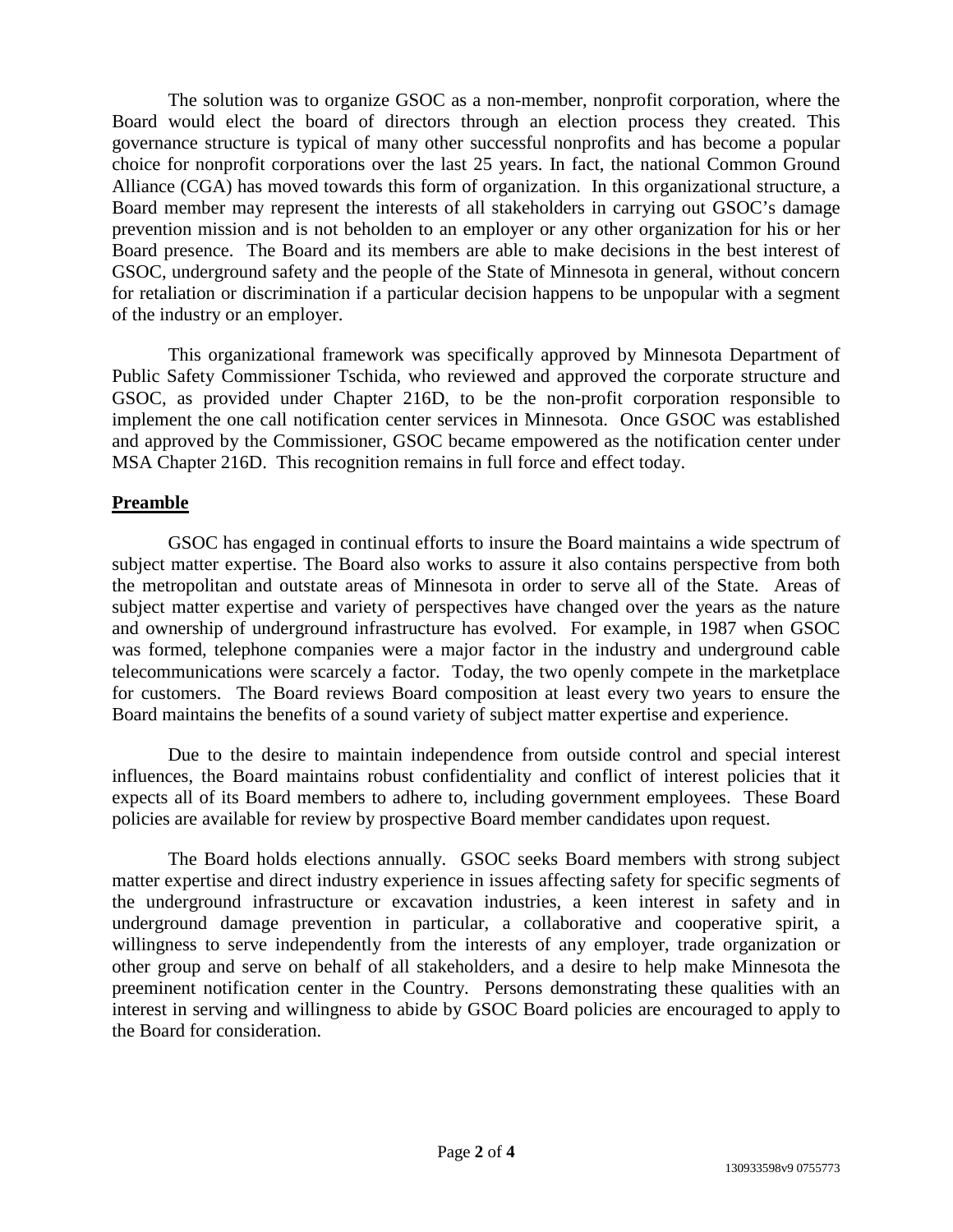# **Statement of Intent**

Gopher State One Call desires a strong and robust, independent Board of Directors with broad subject matter expertise from a variety of Minnesota damage prevention stakeholders. The Board also desires to separate the process of electing members of the Board from paid GSOC employees and personnel to promote a strong governance foundation for GSOC. GSOC values a Board which will operate independently of outside influences and make decisions which will be in the best interests of the public as a whole. This Policy is designed to establish guidelines for electing members of the Board to promote clarity and consistency in the election process and to highlight the importance of GSOC's confidentiality and conflict of interest policies in maintaining a sound, independent Board.

# **General Policy**

GSOC shall use the following guidelines to select the members of the Board:

- 1. Directors shall be elected annually at the January meeting of the Board.
- 2. Because the GSOC is a "non-member" organization, the Board is responsible for the election of its directors.
- 3. The Director of the Minnesota Office of Pipeline Safety (the Minnesota State Fire Marshall) shall be the only member of the Board who has a statutory position on the Board. No other company or association shall own or be entitled to a position on the Board.
- 4. The Board shall establish and supervise the process for electing members of the Board. The Chair shall be responsible for initiating and conducting the process with the assistance of counsel to the Board and such Board members as the Chair shall designate. The Board shall identify industry segments from time to time which the Board desires to draw subject matter expertise and perspective from (for example, municipal owned utilities or major gas distribution) and the Chair will seek to assure there is Board membership from those segments. The Board shall periodically review these industry segments, at least every two (2) years, to assure they provide a sound cross section of the underground damage prevention industry.
- 5. The Board shall seek input from various sources in the industry segment for potential candidates to consider including companies, trade associates and individuals with experience in the industry. The Board is encouraged to and may also seek input from governmental associations or units of government with respect to Board membership from governmental entities (such as municipal owned utilities or transportation department).
- 6. The Chair, with assistance from counsel to the Board and other Board members designated by the Chair, shall obtain relevant information and documentation concerning the qualifications and suitability of a potential candidate, including without limitation, the person's subject matter expertise, interest in damage prevention and public safety and ability to maintain the best interests of GSOC and public safety throughout the State of Minnesota at the forefront of decision